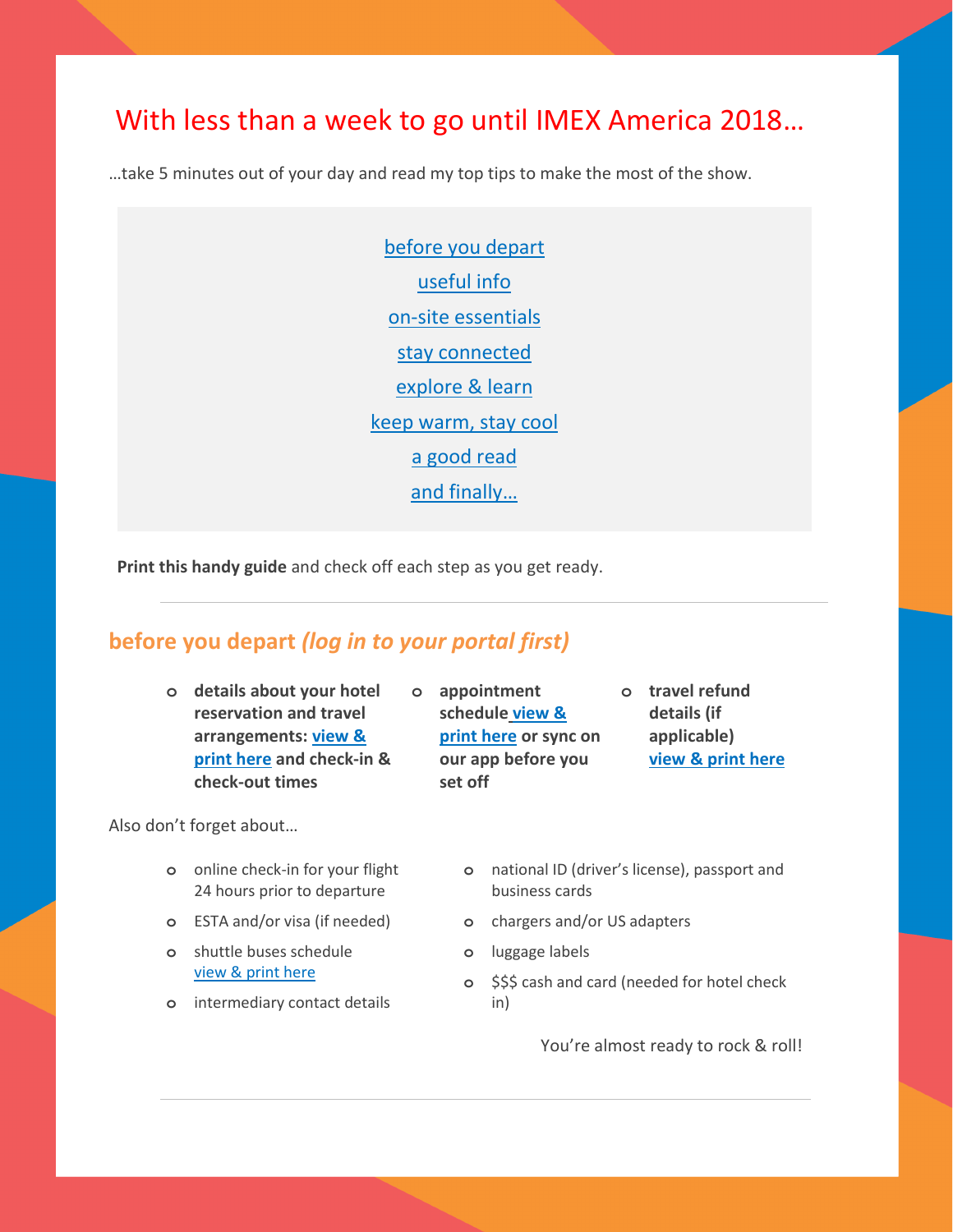## <span id="page-1-0"></span>**useful info**

### Show days & times

**Monday, October 15** Smart Monday, *powered by MPI* 8:30am–5:00pm

**Tuesday, October 16** doors open 9:45am trade show 10:00am-5:30pm

**Wednesday, October 17**  doors open 9:45am trade show 10:00am-5:30pm

**Thursday, October 18** doors open 9:45am trade show 10:00am-4:30pm

### Arrival in Las Vegas

Look for the IMEX America hosts and hostesses wearing red T-shirts.

**AirporttoHotel/Sands Expo** [View arrival transfers >](https://www.imexamerica.com/las-vegas-arrival-and-departure-information#arrival-at-mccarran-airport)

## Departure from Las Vegas

**Sands Expo to Airport** [View departure transfers >](https://www.imexamerica.com/las-vegas-arrival-and-departure-information#departure-from-las-vegas)

#### Location

**Hall A - C, Level 2**

**Sands Expo and Convention Center** 201 Sands Avenue Las Vegas Nevada 89169

[How to get to](https://www.imexamerica.com/show-information#how-to-get-there)  [Sands Expo >](https://www.imexamerica.com/show-information#how-to-get-there)

### Floor plan

**Foot friendly schedule**

#### [Use the floor plan >](https://portal.imexamerica.com/vex/floorplan/index.php)

Plot your route in advance…

Exhibitor booths are located on the show floor by geographical region, with hotel chains toward the back of the hall.

### Shuttle Buses

**Hotel to Sands Expo Sands Expo to Hotel**

Tuesday to Thursday

[View and print the](https://www.imexamerica.com/sites/america/files/IA18%20shuttle%20bus%20timetable.pdf)  [shuttle bus schedule >](https://www.imexamerica.com/sites/america/files/IA18%20shuttle%20bus%20timetable.pdf)

### Parking

All major hotels on the Strip charge for parking.

Please contact the hotel directly for charges.

**There is NO parking at the Sands Expo.**

## <span id="page-1-1"></span>**on-site essentials**

### Hosted buyer lounge

*Hall G, Level 1* 

Tuesday 8.00am - 6.00pm Wednesday 8.00am - 6.00pm Thursday 8.00am - 4.30pm

### Hosted buyer refund desk

*Hosted buyer lounge, Hall G, Level 1* 

Monday 9.00am - 4.00pm Tuesday 8.00am - 6.00pm Wednesday 8.00am - 6.00pm Thursday 8.00am - 4.30pm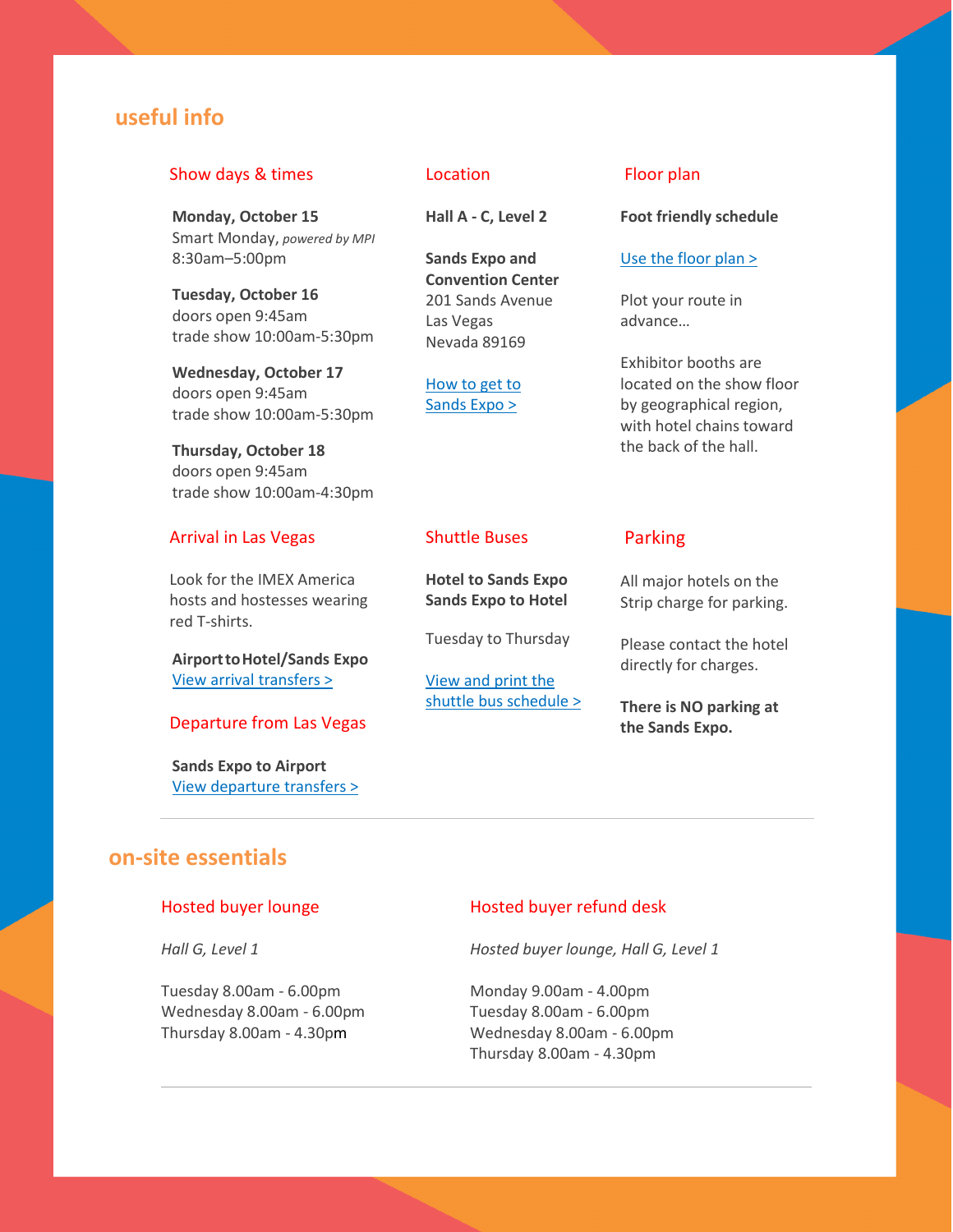## Your VIP pass

*Registration area is in the Sands Expo, Lower Lobby, Level 1.*

**Already registered?** Follow the signs to Scan & Go counters. **Not registered yet?** Make your way to On-site Registration.

## Cell phone charging stations

*provided by InCharged*

- Hosted buyer lounge, Hall G
- InCharged booth G465
- Food Court, near booth F264
- Media Café, booth A4101
- Inspiration Hub, booth A4821

## **Catering**

- Food Court, near booth F264
- IMEX Café, booth B126
- Media Café, booth A4101
- Sands Café, Level 1
- Grab & Go, hosted buyer lounge, Hall G (*this is a paid-for service)*

### Coat & bag check

**Monday**: *Level 1 of the Sands Expo next to the Business Centre*

**Tuesday – Thursday:** *next to the hosted buyer lounge entrance, Hall G, Level 1*

## <span id="page-2-0"></span>**stay connected**

#### IMEX America app

*powered by EventReference.com*

#### Download app here

#### **Stay updated at all times!**

- appointment schedule
- travel, hotel and refund details
- what's on
- interactive floor plan
- and much more

## Wi-Fi

**Hosted Buyer Lounge** network: IMEXbuyer access code: IMEXbuyer

#### **Show floor hotspots**

- Show floor cafés
- Northstar booth C436
- Sands booth B2625
- MPI booth B126
- at the cafés

#### #IMEX18

Share your pics, vids and stories on Twitter, Facebook, LinkedIn, Instagram, YouTube...

…and get social with IMEX America.

## <span id="page-2-1"></span>**explore & learn**

#### Inspiration Hub

*sponsored by Maritz Global Events*

Take advantage of some of the most stimulating education and training the industry has to offer – for free!

*Booth A4821, Level 2*

#### Live Zone

*supported by Michael Cerbelli's: The Hot List™*

Sample interactive, live experiences that can bring the "wow" factor to your event.

*Booth F866, Level 2*

#### Legacy Wall

Discover the legacies our exhibitors are working on and tell us what your legacy's going to be in the Media Café.

*Learn more about the IMEX 2018 talking point [here.](https://www.imexamerica.com/whats-on/legacy)*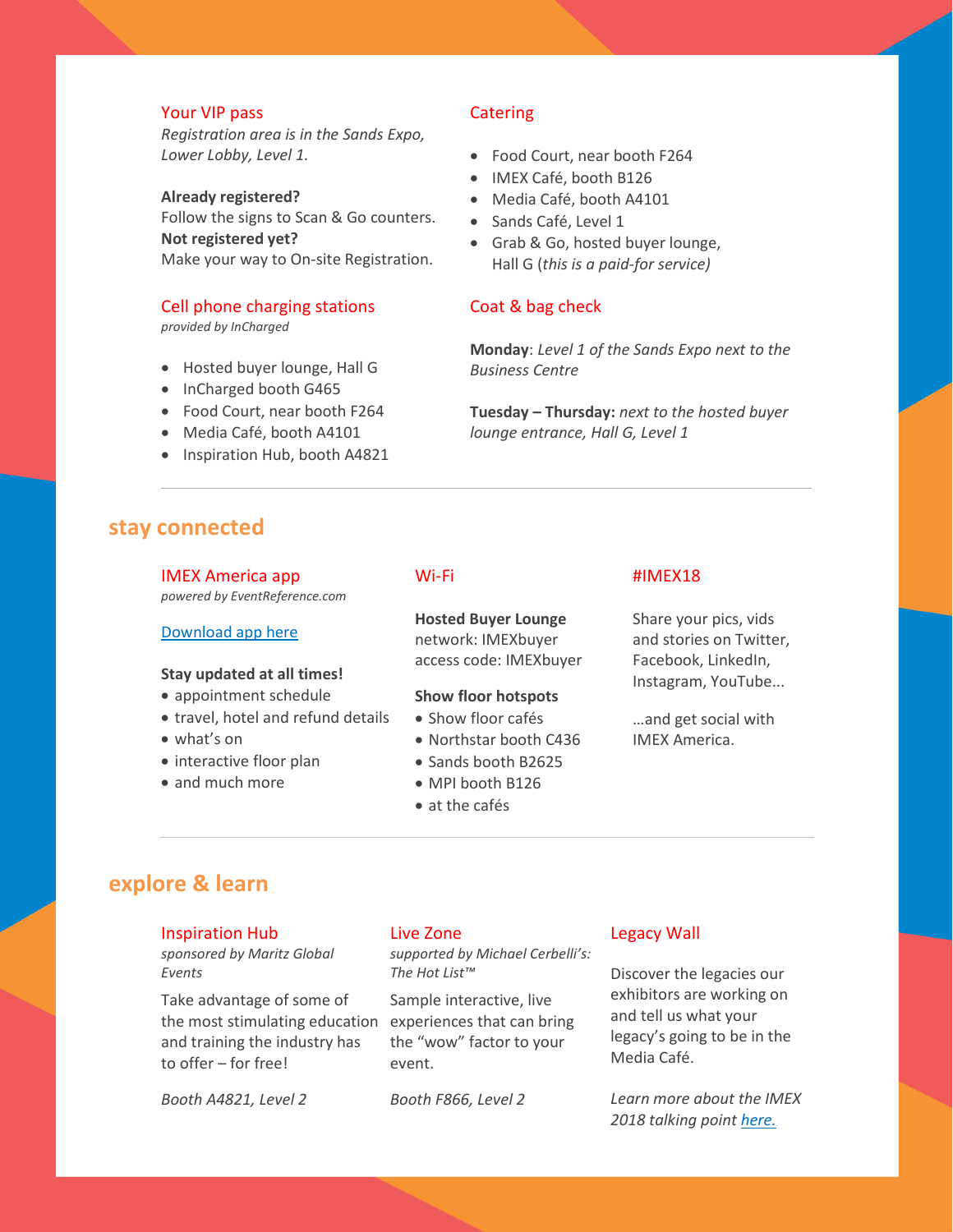## MPI Daily Keynotes

Every day at IMEX America kicks off with a dose of inspiration from our outstanding speakers. *[Learn more here.](https://www.imexamerica.com/whats-on/mpi-keynotes)*

*Sands Showroom, Level 2*

## Tech Zone

Get hands-on with innovative and disruptive technologies, plus learn during education sessions with The Meeting Pool.

*Booth F264, Level 2*

## Network till you drop

Mix. Mingle. Make connections. Enjoy exhibitors' many booth activities, the IMEXrun, parties like MPI Foundation Rendezvous, SITE NITE and lots more.

## <span id="page-3-0"></span>**keep warm, stay cool**

Las Vegas weather in October is typically between 59°F (15°C) and 82°F (28°C). Look for the latest weather forecast at [visitlasvegas.com.](http://www.visitlasvegas.com/)

Pack for comfort with a range of garments that take you from trade show hall to dance floor seamlessly.

## Weather-o-meter

| fresh                                                                              | sunny                                                                                       | cool                                                                                       | hot                                                                | colder                                                                                   | chilly                                                                                             |  |
|------------------------------------------------------------------------------------|---------------------------------------------------------------------------------------------|--------------------------------------------------------------------------------------------|--------------------------------------------------------------------|------------------------------------------------------------------------------------------|----------------------------------------------------------------------------------------------------|--|
| Morning<br>temperature<br>reaches<br>50° to 62°F<br>$(10^{\circ} - 17^{\circ}C)$ . | There are<br>320 days of<br>sunshine in<br>Vegas, a fair<br>share of<br>them in<br>October. | Inside the<br>hall and the<br>hotel is<br>comfortably<br>air-conned<br>round the<br>clock. | Vegas<br>temperature<br>regularly hit<br>85°F (30°C)<br>at midday. | Nighttime<br>temperature<br>ranges from<br>50° to 62°F<br>$(10^{\circ} - 17^{\circ}C)$ . | <b>Expect lowest</b><br>temperature<br>in the late<br>hours as you<br>dash from<br>dinner to taxi. |  |
| 7am                                                                                | 10am - 5pm                                                                                  |                                                                                            |                                                                    | 8pm                                                                                      |                                                                                                    |  |
| Dress professionally<br>Bring your<br>at IMEX America that means                   |                                                                                             |                                                                                            |                                                                    | Dress to impress for the networking<br>events                                            |                                                                                                    |  |
| sneakers and                                                                       |                                                                                             |                                                                                            |                                                                    |                                                                                          |                                                                                                    |  |
| give your feet<br>and body a                                                       |                                                                                             | business casual and don't                                                                  |                                                                    | Pack plenty of evening outfits.                                                          |                                                                                                    |  |
| mini-workout.<br>Join us for the                                                   |                                                                                             | forget to wear layers.<br>Wear comfy shoes. You'll spend                                   |                                                                    | Hit the clubs in sassy finery or celeb<br>magazine fashion.                              |                                                                                                    |  |